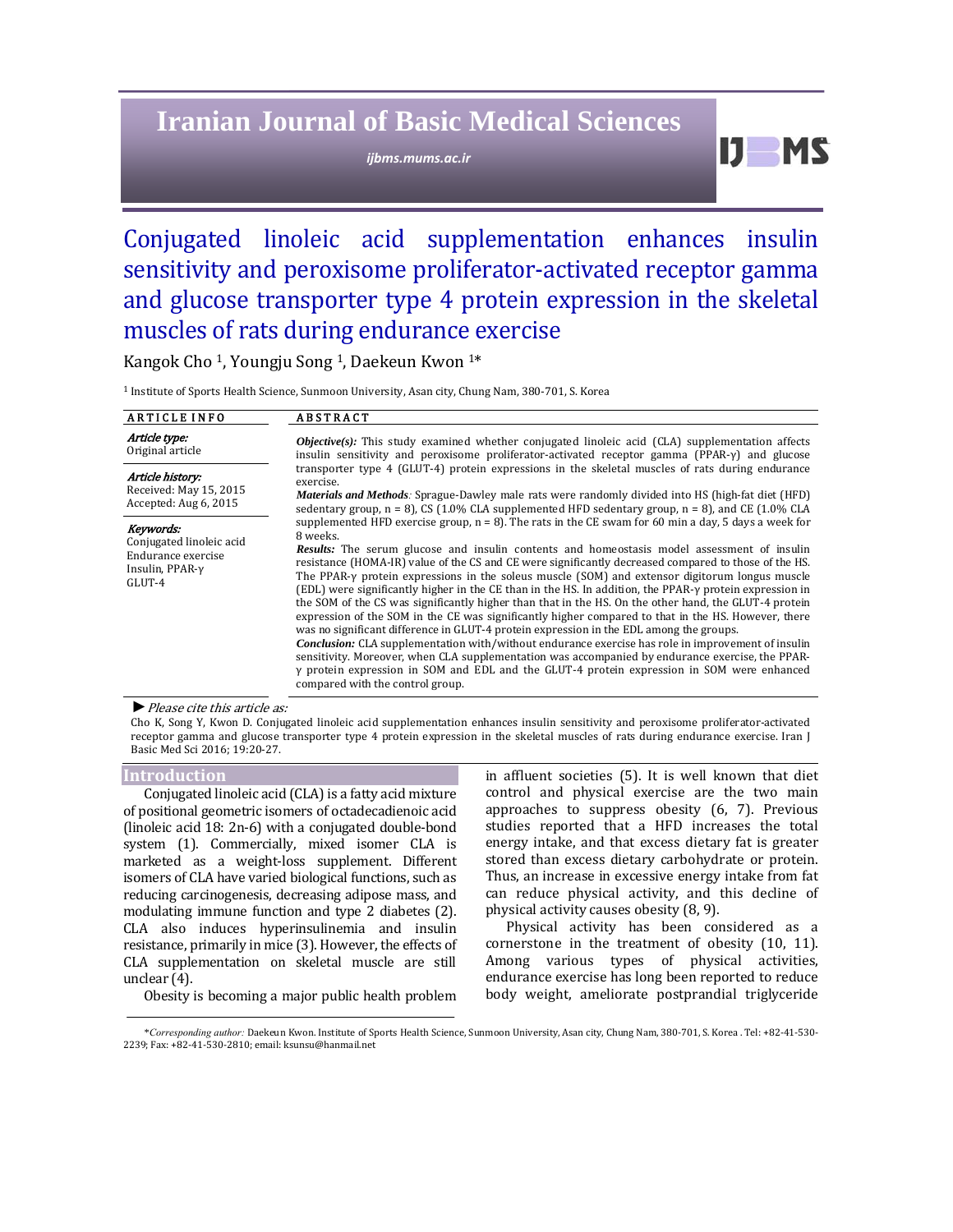|  |  | <b>Table 1.</b> Composition of experimental diets |  |
|--|--|---------------------------------------------------|--|
|--|--|---------------------------------------------------|--|

| Variable                      | HFD <sup>1</sup> | CLA Suppl. diet <sup>2)</sup> |
|-------------------------------|------------------|-------------------------------|
| Casein                        | $\theta$         | 200.0                         |
| Starch                        | 200.0            | 200.0                         |
| Sucrose                       | 150.0            | 150.0                         |
| Lard                          | 350.0            | 337.0                         |
| Cellulose                     | 50.0             | 50.0                          |
| Mineral mix                   | 35.0             | 35.0                          |
| Vitamin mix                   | 10.0             | 10.0                          |
| DL-methionine                 | 3.0              | 3.0                           |
| Choline barbiturate           | 2.0              | 2.0                           |
| DL-a-tocopherol               | 1.2              | 1.2                           |
| c-9, t-11 CLA3)               |                  | 6.5                           |
| t-10, c-12 CLA3               |                  | 6.5                           |
| Energy (kcal/kg)              | 5350.0           | 5350.0                        |
| Protein (% kcal/g)            | 15.0             | 15.0                          |
| Carbohydrate (%<br>$kcal/g$ ) | 26.0             | 26.0                          |
| Fat $(\%$ kcal/g)             | 59.0             | 59.0                          |

1) 35% fat of total diet weight were supplied for the HS group 2)  $1.0\%$  CLA was added and adjusted to the high-fat diet (HFD) for the CS and CE group

3) 76.81% CLA mixture 

CLA: conjugated linoleic acid, CS: CLA supplemented HFD sedentary, CE: CLA supplemented HFD exercise, HS: HFD sedentary 

response, increase the rate of fat oxidation, and improve insulin sensitivity  $(12-15)$ . However, the physiological and molecular mechanisms for these benefits have not been completely understood (16).

Glucose transporter-4 (GLUT-4) translocation to the plasma membrane through the insulin signaling pathway is well proven  $(17.18)$ . In addition, thiazolidinediones, which are peroxisome proliferator-activated receptor-γ (PPAR-γ) agonists that decrease insulin resistance, are widely used as a treatment for patients with type 2 diabetes  $(19)$ . Although PPAR- $\gamma$  is highly expressed in adipose tissue than in muscle, muscle specific-PPAR-γ depletion is susceptible to developing insulin resistance in mice (20). Previous studies reported that exercise had improved insulin sensitivity due to an increase in PPAR- $\gamma$  protein expression (20-21).

The aim of this study was to investigate the effects of CLA supplementation on the insulin resistance and PPAR- $\gamma$  and GLUT-4 protein expression in the skeletal muscles of rats on a HFD during endurance exercise.

# **Materials and Methods**

## *Experimental animals and diet*

Six-week-old male Sprague-Dawley rats weighing 230 to 250 g were obtained (Samtako Co., Osan, Korea) and individually housed in a controlled environment at  $23\pm1$  °C with  $50\pm5\%$  relative humidity, under a 12-hr light-dark cycle. All animals were given free access to tap water and food. After an acclimatization period of 1 week, all rats were randomly divided into 3 groups: HS, HFD (35% fat of total diet weight) (22) sedentary group; CS, CLA supplemented HFD sedentary group; and CE, CLA supplemented HFD exercise group. For CLA supplementation, 1.0% CLA (76.82% CLA mixture; 36.8% *cis*‐9,*trans*‐11 CLA, 37.8% *trans*‐10, *cis*‐12 CLA, and 1.2% *trans*-9,*trans*-11 CLA) (HK Biotech Co., Gyeongnam, Korea) was substituted for dietary fat in the adjusted HFD (Table 1). During this period, dietary intake was measured daily, and the change in the body weight of each animal was noted weekly. The dietary regimens were based on AIN-76 of the animal diet and were modified from a previous study  $(23)$ . All of the experimental protocols were approved by the Animal Study Committee of Sunmoon University.

## *Exercise protocol and sample collection*

The exercised rats swam for 60 min a day, 5 days a week for 8 weeks. The water temperature of the swimming pool was maintained at approximately 35 $\pm$ 1 °C in a plastic barrel (depth; 50 cm, radius; 25 cm). At the end of the experimental protocol, in an overnight-fasted state, the rats were sacrificed by exsanguination, and blood was drawn from the left ventricle under light diethyl ether anesthesia after the 12-hr fasting period. The skeletal muscles: soleus muscles (SOM) as slow muscle fiber and extensor digitorum longus muscle (EDL) as fast muscle fiber  $(24)$  and abdominal fat  $(AFT)$  as fat tissue were dissected and immediately snap-frozen in liquid nitrogen. The skeletal muscles and fat tissue were stored at -70  $\degree$ C until they were analyzed.

#### *Biochemical assays*

The serum glucose, triglycerides (TG), total cholesterol (TC), and high-density lipoprotein cholesterol (HDLC) levels were analyzed using commercial enzymatic kits (Asan Pharmaceutical Co., Yongin, Korea). The fasting insulin level was measured using standard radio-immunity kits (Linco Research, Inc., St. Louis, MO, USA). The serum lowdensity lipoprotein cholesterol (LDLC) level was calculated from TG, TC, and HDLC concentrations using the following Friedwald formula:  ${TC - (HDLC +$  $(TC/5)$ }. Insulin resistance was calculated according to the homeostasis model assessment of insulin resistance (HOMA-IR) using the following formula: {fasting glucose level  $(mmol/l)$  x fasting insulin level (*u*U/ml)}/22.5. 

#### *Western blot analysis*

In order to analyses PPAR-γ and GLUT-4 protein expression, muscles (the SOM and EDL) were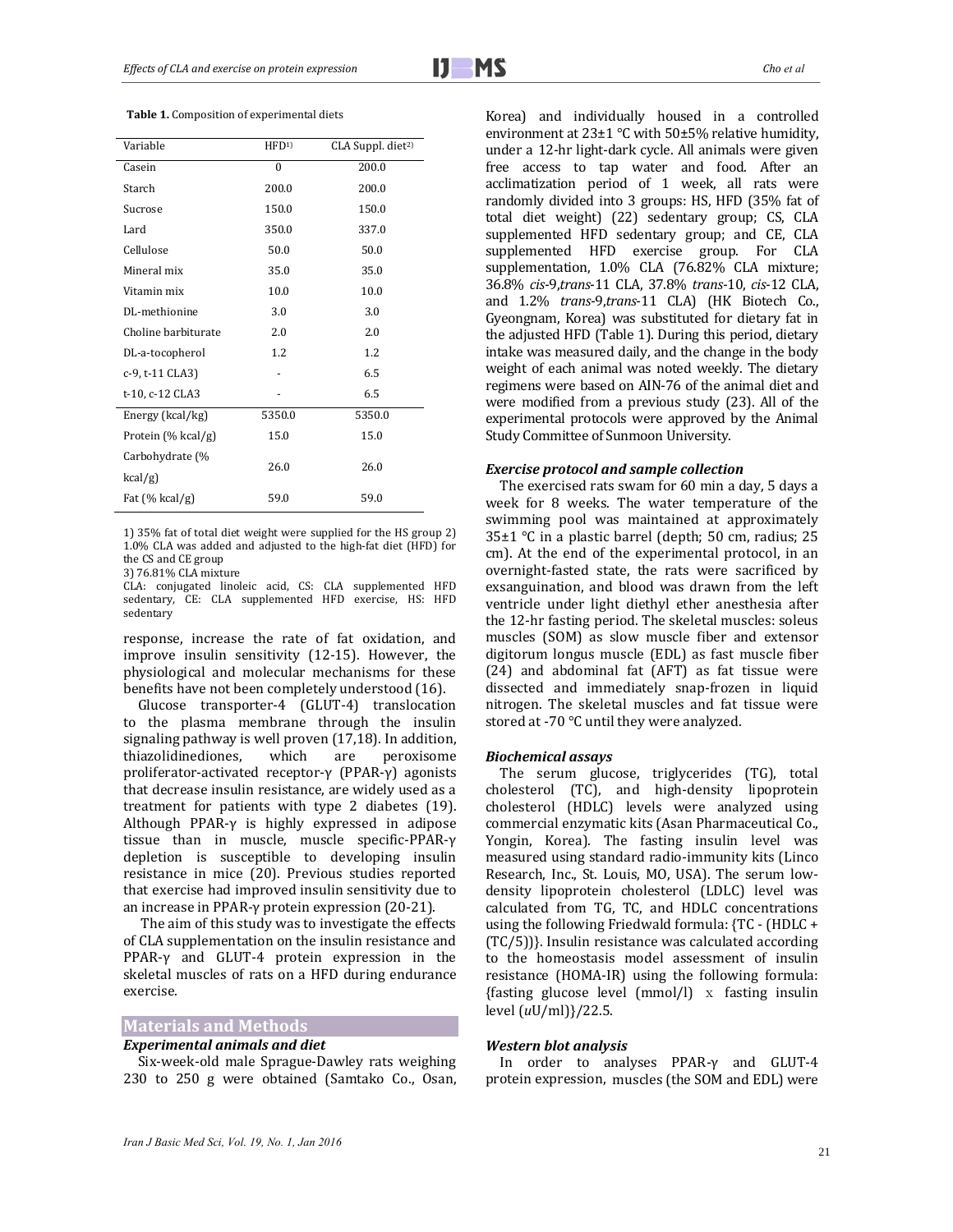| Variables (g) | $HS (n = 8)$      | $CS(n = 8)$           | $CE (n = 8)$         |
|---------------|-------------------|-----------------------|----------------------|
| Body weight   | $468.1 \pm 3.3$   | $433.2 \pm 5.9***$    | $414.2 \pm 6.5***$   |
| Weight gain   | $193.7 \pm 3.2$   | $167.7 \pm 3.1***$    | $149.7 \pm 5.5***$   |
| AFT           | $17.5 \pm 0.6$    | $12.6 \pm 0.5***$     | $10.3 \pm 0.8***$ #  |
| <b>SOM</b>    | $0.125 \pm 0.003$ | $0.159 \pm 0.004$ *** | $0.162 \pm 0.007***$ |
| EDL.          | $0.167 \pm 0.004$ | $0.172 \pm 0.006$     | $0.178 \pm 0.002$    |

**Table 2.** The level of body weight, weight gain, fat weight, and skeletal muscles weight among groups

homogenized on ice with a polytron homogenizer in 20 mmol/l Tris-HCl buffer (pH 7.5) containing 5 mmol/l ethylenediaminetetracetic acid, 2 mmol/l phenylmethylsulfonyl fluoride, and 1:200 protease inhibitor cocktail (Sigma, St Louis, MO, USA). The protein concentrations were determined using the Bradford method (Bio-Rad, Hercules, CA, USA) with bovine serum albumin as the standard. An aliquot of tissue extract containing 20 µg of protein was separated on a 10% sodium dodecyl sulfatepolyacrylamide gel electrophoresis (SDS-PAGE) gel. After electrophoresis, the proteins were transferred to a polyvinylidene fluoride (PVDF) membrane (Millipore, Bedford, MA, USA) in a semi-dry blotting apparatus (Bio-Rad, Hercules, CA, USA). After treating with blocking buffer (phosphate-buffered saline (PBS) containing 10% skim milk) for 90 min, the membrane was incubated with primary polyclonal antibodies for 2 hr, followed by five 10min washes with PBS (5% tween 20). The membranes were washed and then incubated with horseradish peroxidase (HRP)-conjugated anti-goat immunoglobulin G (IgG) or anti-rabbit IgG (Santa Cruz, CA, USA) for 1 hr, followed by five 10-min washes with PBS (5% Tween 20). The target proteins were detected using an enhanced chemiluninescence kit (Amersham Pharmacia Biotech, Piscataway, NJ, USA). The films were photographed and the protein bands of interest were quantified with band analyzer software (Bio-Rad, Hercules, CA, USA).

## *Statistical analysis*

The data were expressed as the means  $\pm$  standard error of the mean (SEM) using the SPSS/PC program statistical analyses were conducted using one-way ANOVA followed by LSD's post hoc test to verify significant difference among groups. Statistical significance was set at  $P<0.05$ .

#### **Results**

## *The weight‐related variables*

The changes in the weight-related variables are summarized in Table 2. The body weight, weight gain, and AFT in the CS and CE were significantly lower than those in the HS (*P*<0.001). Additionally, the body weight (P<0.05), weight gain (P<0.01), and AFT mass  $(P<0.05)$  in the CE were significantly reduced compared to those in the CS. In the weight of the skeletal muscles, the SOM in the CS and CE were significantly increased compared to those in the HS  $(P<0.001)$ , whereas the EDL did not show any significant differences among the groups.

## *Changes in serum parameters*

The changes in the serum parameters are presented in Table 3. The serum TG, TC, HDLC, and LDLC levels in the CS and CE were significantly lower than those in the HS (*P*<0.001). Furthermore, the serum TC concentration was found to have significantly reduced in the CE compared to that in the CS (*P<*0.01). 

# *Changes in serum glucose and insulin contents and HOMA‐IR level*

As shown in Figure 1, the serum glucose and insulin contents and HOMA-IR value of the CS (glucose:  $P=0.001$ , insulin:  $P=0.006$ , HOMA-IR: *P*=0.004) and CE (glucose: *P*=0.001, insulin: *P*=0.001, HOMA-IR:  $P=0.001$  were significantly decreased

Table 3. The level of serum total cholesterol, high density lipoprotein cholesterol, low density lipoprotein cholesterol, and triglycerides among groups

| Variables (g) | $HS (n = 8)$    | $CS(n = 8)$        | $CE (n = 8)$         |
|---------------|-----------------|--------------------|----------------------|
| TC            | $74.6 \pm 2.5$  | $67.6 \pm 2.9***$  | $62.4 \pm 1.6***$ ## |
| HDLC          | $20.1 \pm 1.3$  | $33.0 \pm 2.5***$  | $37.2 \pm 3.3***$    |
| <b>LDLC</b>   | $26.0 \pm 1.2$  | $14.4 \pm 2.8***$  | $7.7 \pm 3.3***$     |
| TG            | $125.9 \pm 3.8$ | $104.6 \pm 2.6***$ | $99.6 \pm 1.1***$    |

Data are presented as the mean±SEM. \*\*\**P*<0.001 compared with the HS group; ##*P*<0.01 compared with the CS group. TG; triglycerides, TC; total cholesterol, HDLC; high density lipoprotein cholesterol, LDLC; low density lipoprotein cholesterol. CLA; conjugated linoleic acid, CLA; conjugated linoleic acid, CS; CLA supplemented HFD sedentary, CE; CLA supplemented HFD exercise, HS; HFD sedentary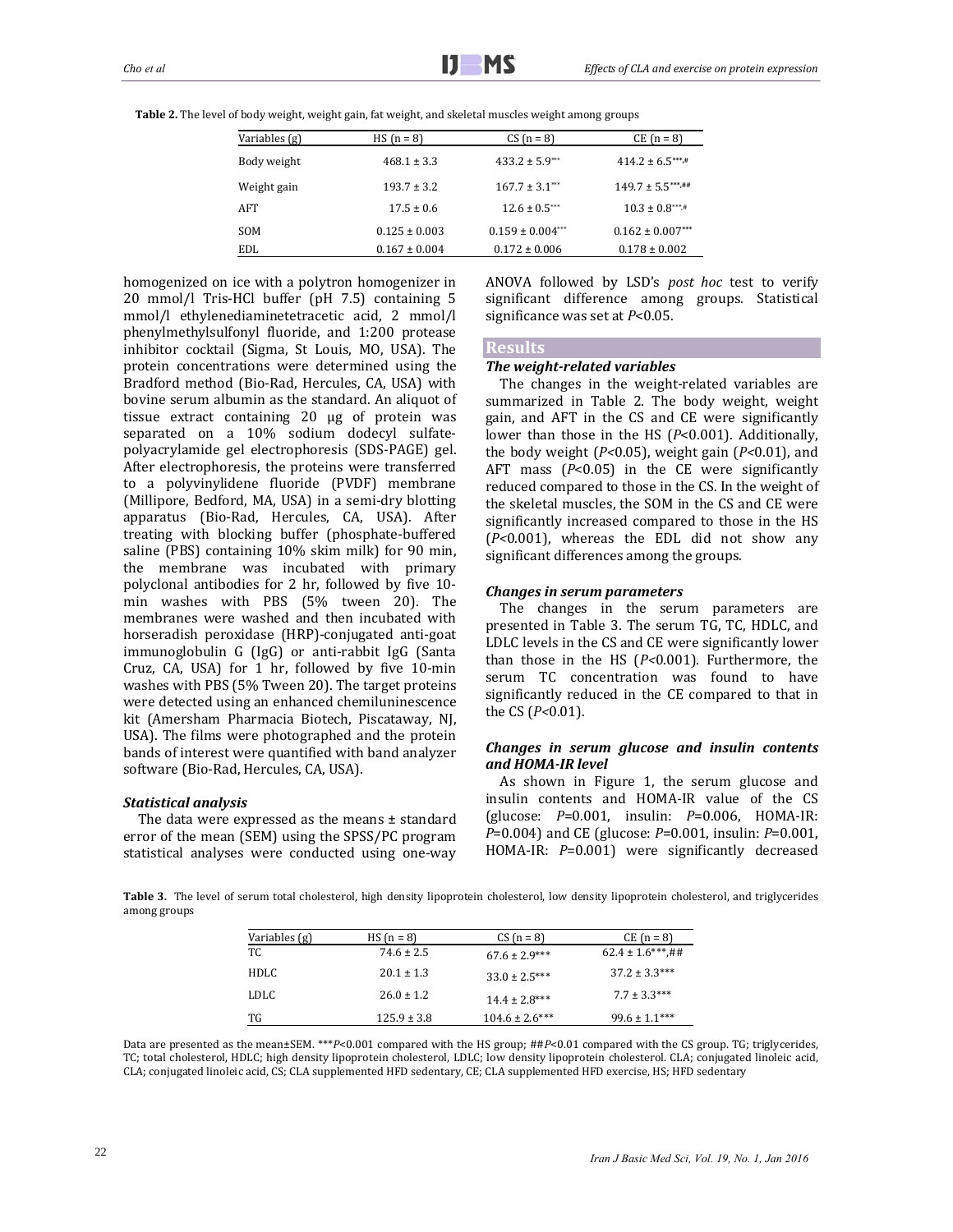

Figure 1. Changes of serum glucose and insulin contents and homeostasis model assessment of insulin resistance (HOMA-IR) level among groups

compared to those of the HS. Furthermore, the glucose content of the CE was significantly reduced compared to that of the CS (*P*=0.005)

## *PPAR***‐γ** *and GLUT‐4 protein expression level according to skeletal muscle fiber type*

As shown in Figure 2, PPAR-γ protein expressions in the SOM (*P*=0.005) and EDL (*P*=0.043) were higher in the CE than those in the HS. In addition, the PPAR- $\gamma$  protein expression in the SOM of the CS  $(P=0.035)$  was significantly higher than that in the HS. On the other hand, the GLUT-4 protein expression of the SOM in the CE was significantly higher compared to that in the HS  $(P=0.034)$ . However, there was no significant difference in the GLUT-4 expression of the EDL among the groups (Figure 3).

## **Discussion**

To the best of our knowledge, this is the first study to investigate the effects of CLA supplementation with/without endurance exercise on insulin resistance and PPAR-γ and GLUT-4 protein expression by analyzing the skeletal muscle fiber types of rats on a HFD. Our results suggest that CLA supplementation and endurance exercise independently affected the insulin sensitivity and PPAR-γ and GLUT-4 protein expression according to the skeletal muscle fiber type.

Previous studies have reported that CLA decreases body mass and fat mass, while improving serum lipids profiles (25-28). Our results show that not only weight-related parameters such as body weight, weight gain, and fat tissue weight, but also serum parameters such as TG, TC, HDLC, and LDLC in the CLA-supplemented groups with/without endurance training were significantly reduced compared to the control group. Some studies reported that endurance exercise results in the significant decrease of fat mass and body mass as well as an improved serum lipids profiles (29, 30). However, in our study, in the case of CLA supplementation, the endurance exercise group have tended lower in body weight, weight gain, AFT mass, and glucose and TC concentrations compared to the CS. These results suggest that endurance exercise during CLA supplementation might result in the utilization of fat as a substrate during exercise, and that endurance exercise reduces body mass and body fat mass. Previous studies reported that the lipid profile values did not increase above the normal range in six-week-old male Sprague-Dawley rats fed with



**Figure 2.** Changes of peroxisome proliferator-activated receptor gamma (PPAR-γ) protein expression level in skeletal muscles. SOM; soleus muscle, EDL; extensor digitorum longus muscle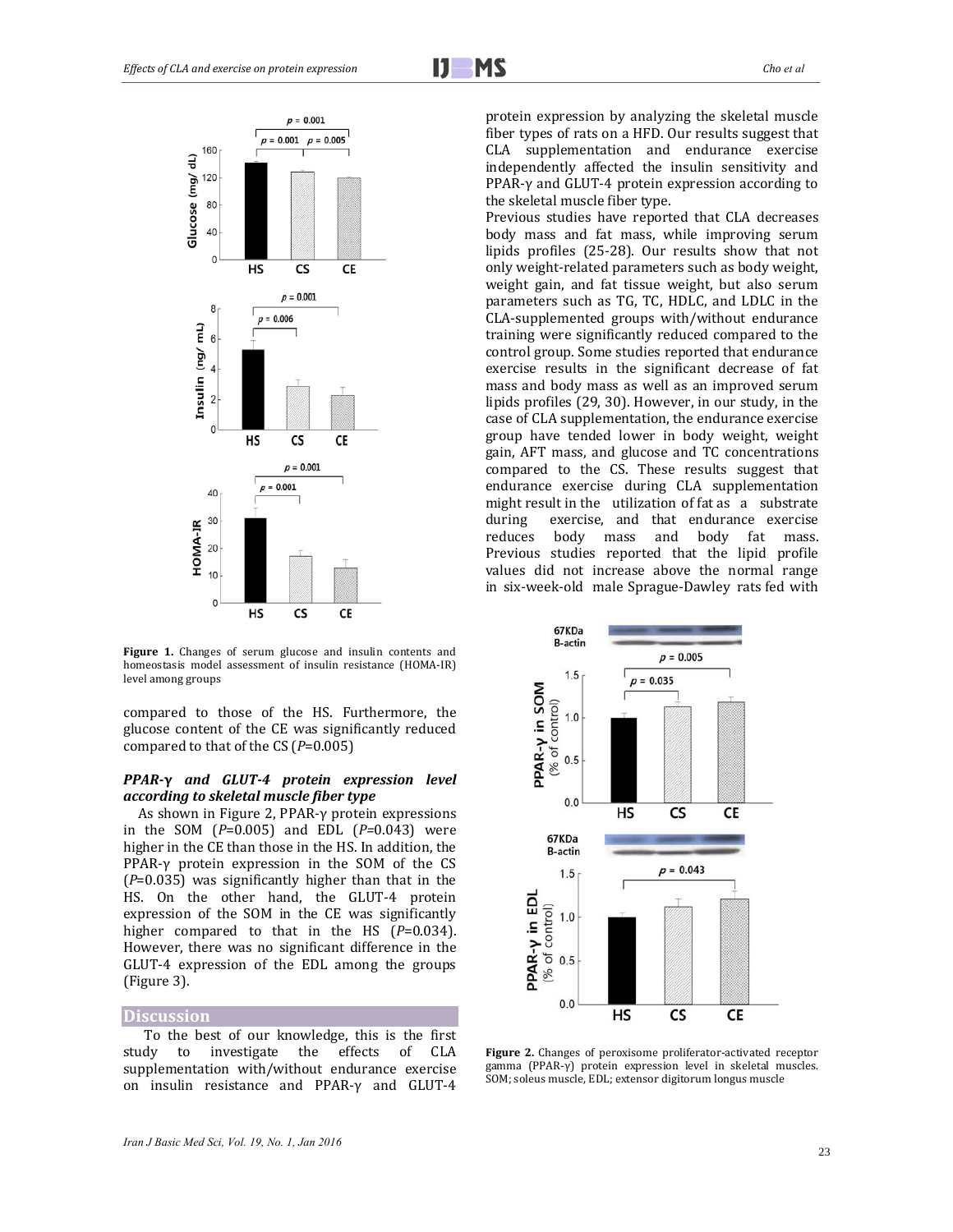

Figure 3. Changes of glucose transporter type 4 (GLUT-4) protein expression level in skeletal muscles. SOM; soleus muscle, EDL; extensor digitorum longus muscle

HFD for 8 weeks (20, 23). However, in our study, statistically significant differences were shown in the serum lipid profile concentrations after 8 weeks of treatment. Those levels may ameliorate serum lipid profiles when one engages in at least 8 weeks of endurance exercise with/without CLA supplementation. These results suggest that the combination of CLA supplementation and endurance exercise may be recommended for utilizing fat as a substrate, reducing body mass and body fat mass, and ameliorating serum lipids profiles compared to CLA supplementation or endurance exercise alone rather than in conjunction with each other.

Many animal studies have tried to induce a model of obesity using a dietary composition of approximately 35 to 40% lard and also shown that HFDs induce hyperglycemia, hyperinsulinemia and insulin resistance  $(31-34)$ . It is also reported that endurance exercise ameliorates the serum insulin concentration and HOMA-IR level in rats fed a HFD (35). In this study, CLA supplementation with/without endurance exercise decreased the insulin content and HOMA-IR value. These results suggested that CLA supplementation could potentially results in lower insulin resistance regardless of participation in endurance exercise.

The effects of CLA on skeletal muscle are still unclear. The most pronounced effect of CLA isomer feeding was a stimulation of protein synthesis, which enhanced lean body mass. This stimulatory effect

was mainly observed in the muscles of sedentary rats (36-39). Regular physical activity leads to a number of adaptations in skeletal muscle (40). Skeletal muscle fiber types have been traditionally classified as "slow twitch" and "fast twitch" according to their expression of myosin heavy chain isomers. The slow twitch fibers mainly depend on oxidative pathways, and the fast twitch fibers mainly depend on glycolytic pathways for ATP production (41). In this study, the SOM and EDL, which are hind-limb muscles, were selected as typical slow and fast twitch fibers, respectively. We found a considerably increased SOM mass in the case of CLA supplementation regardless of participation in endurance exercise, while there was no significant difference in EDL mass. This result seems to indicate that the increase in SOM mass is a result of swimming exercise.

It is well established that the mechanism for elevating glucose uptake is mainly by the translocation of GLUT‐4 vesicles from the intracellular pool to the plasma membrane through insulin binding to its receptor (42-44). Although the exact correlation between PPARs and GLUT-4 protein expression is not clearly understood, PPAR-γ protein is reported to play an important role for regulation of GLUT-4 gene expression in skeletal muscle tissues (45). Our study also showed that the PPAR-γ protein expression in the SOM and EDL of the CE was significantly higher compared to that in the HS, and the PPAR- $\gamma$  protein expression in the SOM of the CS tended to be significantly higher than that in the HS. Previous studies have shown that PPAR-γ protein expression increases with exercise in plasma and adipose tissue (46, 47), and is upregulated by endurance or a moderate level of intense exercise (48, 49). Our finding is in accordance with previous studies, which show that the PPAR-r protein expression of the SOM in the CE rats was significantly higher than that of the HS rats. However, the PPAR-γ protein expression of the CLAsupplemented non-exercised group in the EDL did not show significant improvement compared to the HS group. As mentioned above, the soleus muscle, as slow twitch fibers, were mainly activated during swimming, and it might be assumed that changes in protein expression are affected by external factors such as obtained muscle type during exercise and the type and duration of the exercise. Thus, further studies considering the time and type of exercise including prolonged exercise and muscular exercise are needed to better elucidate the relationship between exercise and protein expression.

Our study showed that the muscle GLUT-4 protein expression of the SOM in the CE was significantly higher than that in the HS, while the GLUT-4 protein expression of the SOM in the CS was not significantly different compared to that in the HS.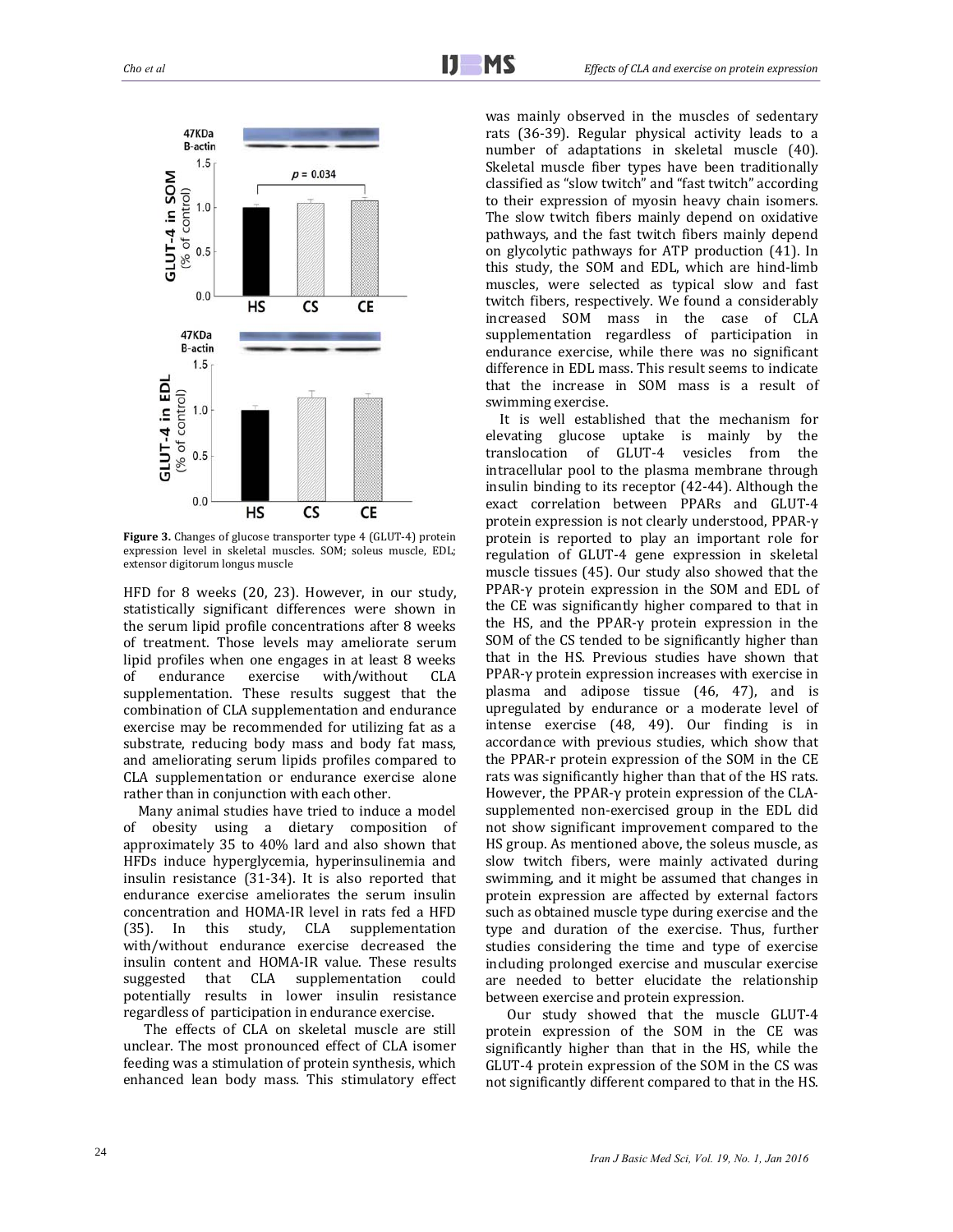It is reported that the slow twitch fibers are more responsive to insulin than the fast twitch fibers (50). These results are likely due to the fact that swimming exercise mainly mobilizes the SOM, which increases in response to endurance training, thus facilitating glucose uptake into the trained muscle. In our study, the GLUT-4 protein expression in the EDL did not show significant improvement. Taken together, our results indicate that the combined case of CLA supplementation and endurance exercise improve not only the GLUT-4 expression level, but also the PPAR-γ expression level in the SOM. Skeletal muscle comprises a relatively large mass in the body and is an important target tissue for glucose metabolism by insulin  $(51, 52)$ . Therefore, we can assume that the significant changes in the GLUT-4 activity of the CE in the SOM may have significant physiological effects because the soleus muscle is the major target tissue of insulin for glucose uptake during swimming.

Taken together, even when accompanied by a HFD, CLA supplementation with/without endurance exercise plays a role in the suppression of obesity and the improvement of insulin sensitivity. When CLA supplementation was accompanied by endurance exercise, the PPAR- $\gamma$  protein expression in the SOM and EDL and the GLUT-4 protein expression in the SOM were enhanced compared to the control group. In addition, the PPAR-γ protein expression in the SOM of the CS was enhanced by only CLA supplementation.

#### **Conclusion**

In conclusion, CLA supplementation under a nonendurance exercising condition in rats may play a role in enhancing the PPAR- $\gamma$  protein expression in red muscles. In addition, CLA supplementation under an endurance exercise condition in rats may enhance the PPAR- $\gamma$  protein expression in the SOM and EDL and the GLUT-4 protein expression in the SOM. However, there was no synergic effect of CLA supplementation and endurance exercise on insulin resistance in the serum and protein expression in skeletal muscles of rats under the condition of CLA supplementation with/without endurance exercise.

# **Acknowledgment**

We thank Dr. Junyong Kang in the institute of sports health science of the Sunmoon university for technique support in western blot.

#### **Conflict of interests**

Authors have no conflict of interests.

#### **References**

1. Charlotte AM. Muscle development and obesity. Organosenesis 2008; 4:158‐169. 

2. David S. Exercise, appetite and appetiteregulation hormones: implications for food intake and weight control. Nutri Metab 2010; 57:36-42.

3. Feinle-Bisset C. Modulation of hunger and satiety: hormones and diet. Curr Opin Clin Nutr Metab Care 2014; 17:458‐64. 

4. Eu CH, Lim WY, Ton SH, bin Abdul Kadir K. Glycyrrhizic acid improved lipoprotein lipase expression, insulin sensitivity, serum lipid and lipid deposition in high-fat diet induced obese rats. Lipids Health Dis 2010; 9:81-89.

5. Patric S, Klaas RW. The role of high-fat diet and physical activity in the regulation of body weight. Br J Nutr 2000; 84:417-427.

6. Pescatello LS, VanHeest JL. Physical activity mediates a healthier body weight in the presence of obesity. Br J Sports Med 2000; 34:86-93.

7. Goh VH, Hart WG. Associations of physical exercise as a lifestyle habit with lean and fat body mass and handgrip strength and age in Asian men. Ageing Male 2014; 17:131-135.

8. Calegari VC, Zoppi CC, Rezende LF, Siverira LR, Cameiro EM, Boschero AC, Endurance training activates AMP‐activated protein kinase, increases expression of uncoupling protein 2 and reduces insulin secretion form rat pancreatic islets. J Endocrinol 2011; 208:257-264.

9. Hung YH, Linden MA, Gordon A, Rector RS, Buhman KK. Endurance exercise training programs intestinal lipid metabolism in a rat model of obesity and type 2 diabetes. Physiol Rep 2015; 3:e12232.

10. Goodyear LJ, Kahn BB. Exercise, glucose transport, and insulin sensitivity. Annu Rev Med 1998; 49:235‐261. 

11. Bente K. Skeletal muscle lipid metabolism in exercise and insulin resistance. Physiol Rev 2006; 86:205‐243. 

12. Gonçalves DC, Lira FS, Carnevali LC Jr, Rosa JC, Pimentel GD, Seelaender M. Conjugated linoleic acid: good or bad nutrient. Diabetol Metab Syndr 2010; 2:62‐73. 

13. Moon HS, Lee HG, Seo JH, Chung CS, Kim TG, Choi YJ, et al. Antiobesity effect of PEGylated conjugated linoleic acid on high-fat diet induced obese C57BL/6J (ob/ob) mice; attenuation of insulin resistance and enhancement of antioxidant defenses. J Nutr Biochem 2009; 20:187‐194. 

14. Azain MJ, Hausman DB, Sisk MB, Flatt WP, Jewell DE. Dietary conjugated linoleic acid reduces fat adipose tissue cell size rather than cell number. J Nutr 2000; 130:1548-1554.

15. Angela AW, Aparna P, Li-Fen L, Marths AB. Conjugated linoleic acid fails to worsen insulin resistance but induces hepatic steatosis in the presence of leptin in ob/ob mice. J Lipid Res 2008; 49:98‐106. 

16. Jhao J, Tian Y, Xu J, Liu D, Wang X, Zhao B. Endurance exercise is a leptin signaling mimetic in hypothalamus of Wistar rats. Lipid Health Dis 2011; 10:225‐231. 

17. Brozinick JT, Etgen GJ, Yaspelkis BB, Kang HY, Ivy JL. Effects of exercise training on muscle GLUT-4 protein content and translocation on obese Zucker rats. Am J Physiol Endocrinol Metab 1993; 265:E419-E427.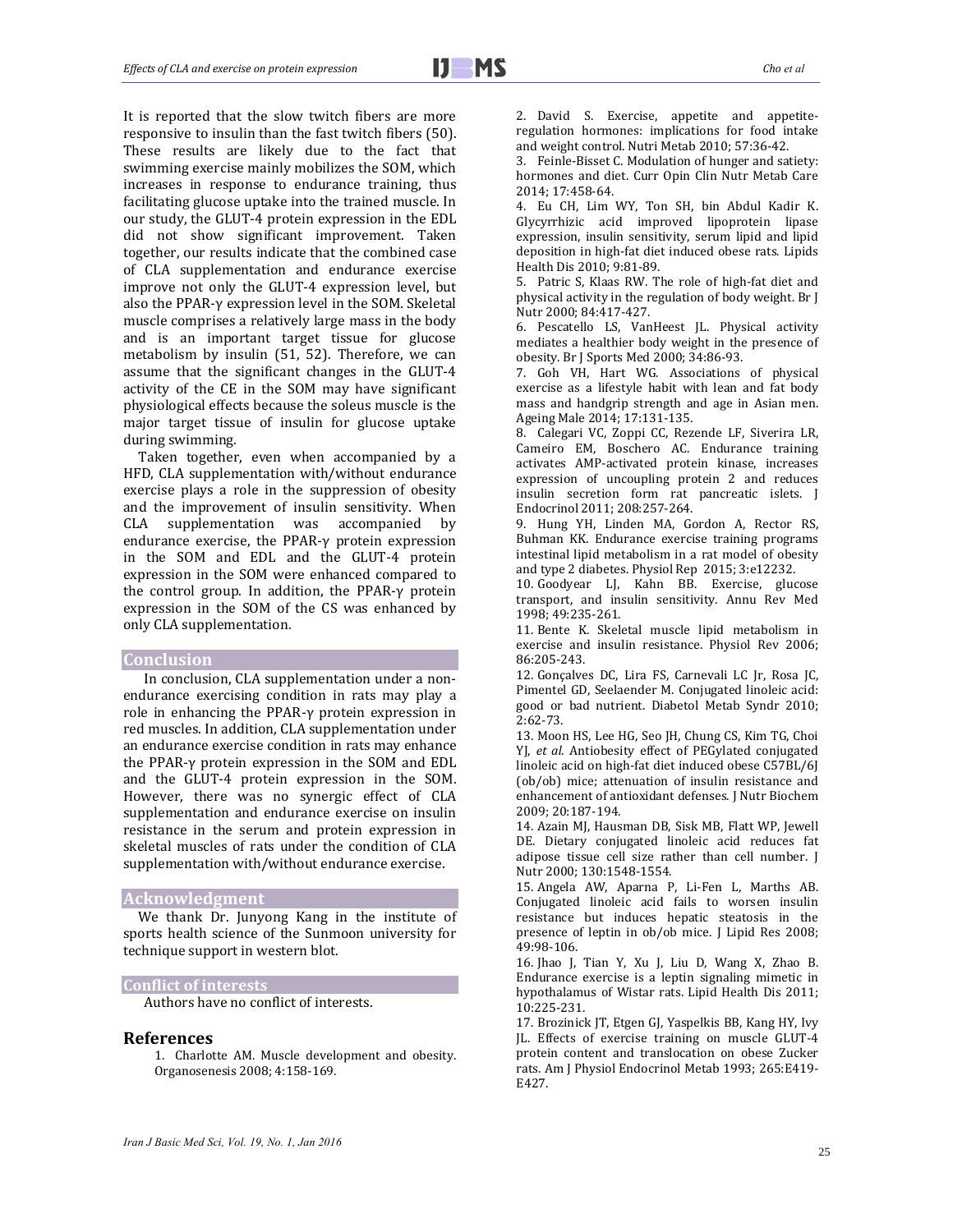18. Dohm GL. Exercise effects on muscle insulin signaling and action invited review; Regulation of skeletal muscle GLUT-4 expression by exercise. J Appl Physiol 2002; 93: 782-787.

19. Hammarstedt A, Anderson CX, Rotter SV, Smith U. The effects of PPAR gamma ligand on the adipose tissue in insulin resistance. Prostaglandins Leukot Essent Fatty Acids 2005; 73:65-75.

20. Kang J, Lee J, Kwon D, Song Y. Effect of Opuntia humifusa supplementation and acute exercise on insulin sensitivity and associations with PPAR-r and PGC-1a protein expression in skeletal muscle of rats. Int J Mol Sci 2013; 4:7140-7154.

21. Rusell AP, Feilchenfeldt J, Schreiber S, Praz M, Crettenand A, Gobelet C, et al. Endurance training in humans leads to fiber type specific increases in levels of peroxisome proliferator activated receptor gamma coactivator 1 and peroxisome proliferator activated receptor alpha in skeletal muscle. Diabetes 2003; 52: 2874‐2881. 

22. Hariri N, Thibault L. High-fat diet induced obesity in animal models. Nutr Res Rev 2010; 23:270-299.

23. Kwon DK, Hwang KH, Kim YK, Lee KH, Song YJ. Effects of swimming exercise and soybean supplementation on the immune functions of rats fed a high fat diet. Clin Exp Pharmacol Physiol 2008; 35:638‐642. 

24. Armstrong RB, Phelps RO. Muscle fiber type composition of the rat hind limb. Am J Anat 1984; 171:259‐272. 

25. DeLany JP, Blohm F, Truett AA, Scimeca J, West DB. Conjugated linoleic acid reduces body fat content in mice without affecting energy intake. Am J Physiol 1999; 276:R1172‐R1177. 

26. Park Y, Albright KJ, Liu W, Storkson JM, Cook ME, Pariza MW. Effect of conjugated linoleic acid on body composition in mice. Lipids 1997; 32:853-858.

27. Koba K, Akahoshi A, Yamasaki M, Tanaka K, Yanada K, Iwata T, et al. Dietary conjugated linoleic acid in relation to CLA differently modifies body fat mass and serum and liver lipid levels in rats. Lipids 2002; 37:343‐350. 

28. Poulos SO, Sisk M, Hausman DB, Azain MJ, Hausman GJ. Pre- and postnatal dietary conjugated linoleic acid alters adipose development, body weight gain and body composition in Sprague-Dawley rats. J Nutr 2001; 131:2722-2731.

29. Kim CH, Youn JH, Park JY, Hong SK, Park KS, Park SW, *et al.* Effects of high-fat diet and exercise training on intracellular glucose metabolism in rats. Am J Physiol Endocrinol Metab 2000; 278:977-984.

30. Costa-Júnior JM, Ferreira SM, Protzek AO, Santos GJ, Cappelli AP, Silveira LR, *et al*. Endurance training inhibits insulin clearance and IDE expression in Swiss mice. PLoS One 2015; 10:e0118809.

31. Yamasaki B, Ikeda A, Oji M, Tanaka Y, Hirao A, Kasai M, et al. Modulation of body fat and serum leptin levels by dietary conjugated linoleic acid in Sprague Dawley rats fad various fat-level diets. Nutrition 2003; 19:30-35.

32. Hariri N, Thibault L. High-fat diet induced obesity in animal models. Nutr Res Rev 2010; 23:270-299.

33. Eu CH, Lim WY, Ton SH, bin Abdul Kadir K. Glycyrrhizic acid improved lipoprotein lipase expression, insulin sensitivity, serum lipid and lipid deposition in high-fat diet induced obese rats. Lipids Health Dis 2010; 9:81-89.

34. Straczkowski M, Kowaiska I, Dzienis-Straczkowska S, Kinalski M, Górski J, Kinalska L. The effect of exercise training on glucose tolerance and skeletal muscle triacylglycerol content in rats fed with a high-fat diet. Diabetes Metab 2001; 27:19-23.

35. Haghshenas R, Jafari M, Ravasi A, Kordi M, Gilani N, Shariatzadeh M, et al. The effect pf eight weeks endurance training and high-fat diet on appetiteregulating hormones in rat plasma. Iran J Basic Med Sci 2014; 17:237-243.

36. Tarnopolosky M, Zimmer A, Paikin J, Safdar A, Aboud A, Pearce E, et al. Creatine monohydrate and conjugated linoleic acid improve strength and body composition following resistance exercise in older adults. PLoS One 2007; 2:e99120.

37. Patureau Mirand P, Mosoni L, Arnal-Bagnard MA, Faulconnier Y, Chardigny JM, Chilliard Y. Dietary conjugated linoleic acid has limited effects on tissue protein anabolism in sedentary and exercising adult rats. Reprod Nutr Dev 2006; 46:621-632.

38. Livisay SA, Zhou S, Ip C, Decker EA. Impact of dietary conjugated linoleic acid on the oxidative stability of rat liver microsomes and skeletal muscle homogenates. J Agric Food Chem 2000; 48:4162-4167. 

39. Park Y, Albright KJ, Storkson JM, Liu W, Cook ME, Pariza MW. Changes in body composition in mice during feeding and withdrawal of conjugated linoleic acid. Lipids 1999; 34:243-248.

40. Röckl KS, Witczak CA, Goodyear LJ. Signaling mechanisms in skeletal muscle; acute responses and chronic adaptations to exercise. IUBMB Life 2008; 60:145‐153. 

41. Yoshika Y, Masuda T, Nakano H, Miura H, Nakaya S, Itazawa S, *et al*. *In vitro* IH‐NMR spectroscopic analysis of metabolites in fast- and slow-twitch muscles of young rats. Magn Reson Med Sci 2002; 1:7‐13. 

42. Vyas D, Kadegowda AKG, Erdman RA. Dietary conjugated linoleic acid hepatic steatosis: Speciesspecific effects on liver and adipose lipid metabolism and gene expression. J Nutr Metab 2012; 2012:932928‐932940. 

43. Kern M, Wells JA, Stephens JM, Elton CW, Friedman JE, Tapscott EB, *et al*. Insulin responsiveness in skeletal muscle is determined by glucose transporter protein level. Biochem J 1990; 270:397‐400. 

44. Friedman JE, Sherman WM, Reed MJ, Elton CW, Dohm GL. Exercise training increases glucose transporter protein GLUT-4 in skeletal muscle of obese Zucker rats. FEBS Lett 1990; 268:13-16.

45. Kumar PM, Venkataranganna MV, Manjunath K, Viswanatha GL, Ashok G. Methanolic extract of Momordica cymbalaria enhances glucose uptake in L6 myotubes *in vitro* by up-regulating PPAR-γ and GLUT-4. Chin J Nat Med 2014; 12:895-900.

46. Li M, Bai Y, Chen C, Cui J, Xu X, Dai Y. Effects of exercise and conjugated linoleic acid on PPARγ in adolescent obese rats. Wei Sheng Yan Jiu 2015; 44:179‐184. 

47. Li M, Bai Y, Jianfei C, Xiaodong X, Yuanyuan D, Jing Z. Effects of different exercise intensity on PPARγ and